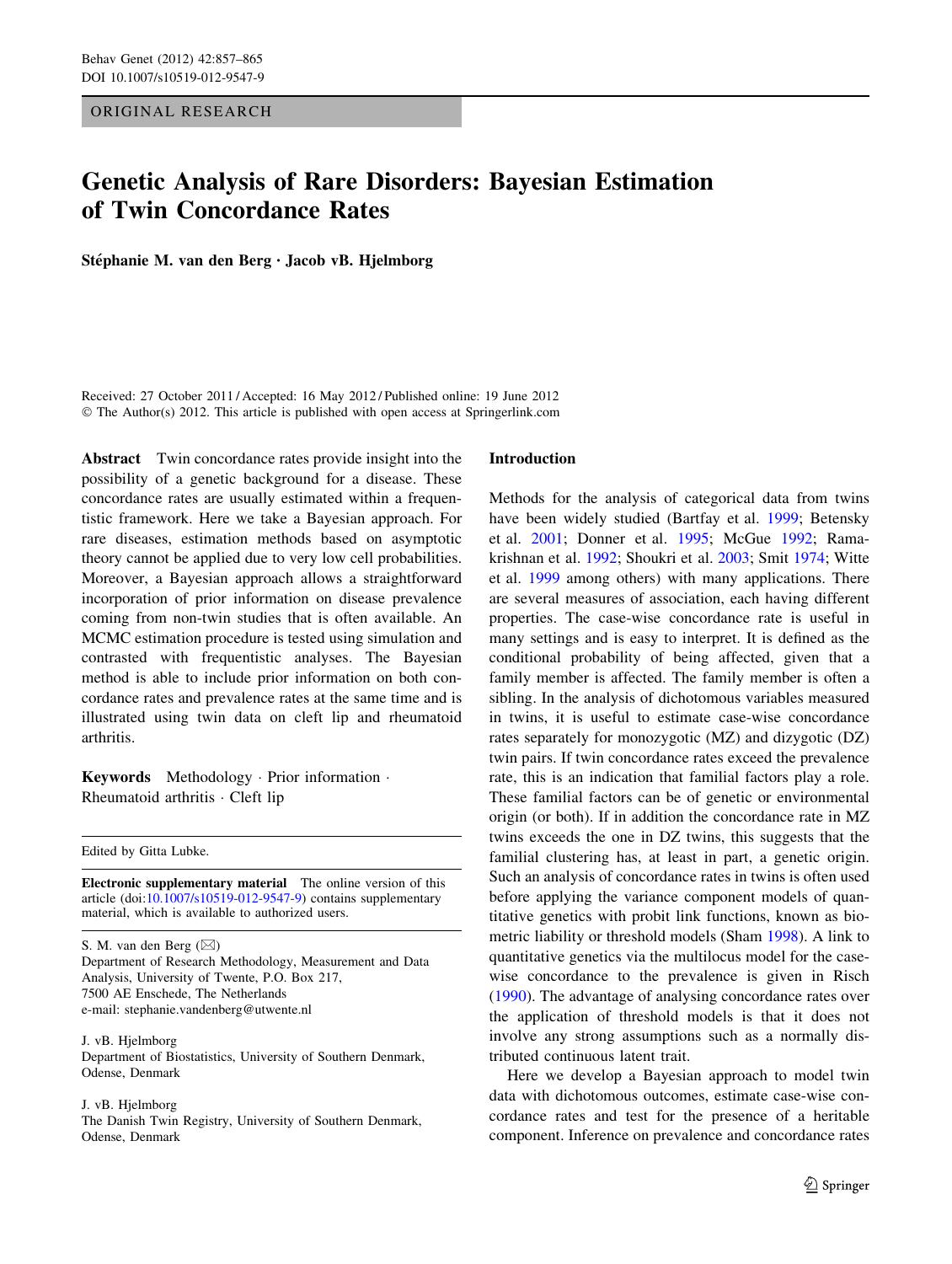<span id="page-1-0"></span>can be based on Maximum Likelihood (ML) principles and asymptotic expressions of their standard deviations can be derived (Witte et al. [1999\)](#page-8-0). The ML method works well with large sample sizes and high prevalence and concordance rates, but not when prevalence and concordance rates are low. ML point estimates may be correct but the confidence intervals are mainly incorrect when the true values are near the boundary of the parameter space (i.e., near 0 or 1). In those cases, the likelihood function no longer approximates a normal distribution, especially in the case of relatively small sample size.

A Bayesian approach with Markov-chain Monte Carlo (MCMC) sampling provides information about the shape of the posterior distribution. In the case of non-informative priors, the posterior distribution is proportional to the likelihood function, and therefore allows more accurate inference. Additionally, a Bayesian approach can take into account prior information on disease prevalence and concordance rates coming from twin and non-twin studies that are often available, which may help increase statistical power. For an introduction to the core concepts of Bayesian data analysis and MCMC estimation, see Gelman et al. [\(2004](#page-8-0)).

In the ''Method'' section a parametrization is presented and an MCMC sampling scheme for estimation is chosen. In the ''[Simulation studies'](#page-3-0)' section the method is tested in two simulation scenarios and in the ''[Application to cleft](#page-4-0) [lip'](#page-4-0)' section we apply the method to twin data on cleft lip, both with and without prior information on prevalence. The ''[Other scenarios with prior information](#page-5-0)'' section discusses more elaborate scenarios where there is both prior information on prevalence and concordance rates. This is illustrated using data sets on rheumatoid arthritis.

## Method

Concordance rates: setting and notation

Suppose we have health data collected from twin pairs in a population-based sample, and we know each individual's status: affected or healthy. One could tabulate such data from twins in a  $2 \times 2$  crosstable. Under the often reasonable assumption that twins within a pair are exchangeable, one could simplify the tabulation by using a  $3 \times 1$  vector  $y = \{y_{11}, y_d, y_{00}\}'$ , counting the number of twin pairs where both are affected as  $y_{11}$ , the number of discordant twin pairs as  $y_d$  (i.e.,  $y_d = y_{10} + y_{01}$  for counts  $y_{10}$  and  $y_{01}$ of discordants) and the number of healthy twin pairs as  $y_{00}$ . The likelihood of the data can then be described using a multinomial distribution with probability parameters  $p_{11}$ ,  $p_d$  and  $p_{00}$ , respectively.

These probabilities in turn can be conceived of as functions of the prevalence of the disease and the degree of dependence within twin pairs. There are many different ways of parametrizing the probabilities. One could choose to use a prevalence parameter  $\pi$  and a concordance rate q, where  $q$  is the conditional probability of being affected, given that the co-twin is affected. However, in a Bayesian model, this parametrization is not invariant with regards to the labeling of affected/unaffected. Setting up particular informative priors for  $\pi$  and q would lead to different models if labels were switched. Since we want to generalize the model to traits that are not clearly directional, (e.g., curly or straight hair), we prefer a parametrization that is independent of labeling. Moreover, since the objective of the twin studies is making inference about independence or lack thereof in  $2 \times 2$  tables, the prior on model parameters should not be biased with regards to independence. With a uniform prior on  $q$ , but an informative prior on  $\pi$ , the expected difference between these two parameters will not be zero, which implies dependence. Of course we need a parametrization that avoids such an implicit prior probability of dependency.

We therefore parametrize the model in terms of prevalence  $\pi$  and  $\delta$ , where  $\delta$  is the difference between the probability of being affected conditional on the co-twin being affected, and the probability of being affected conditional on the co-twin not being affected, that is, the Kendall-type measure expressed by

$$
\delta = P(\text{twin affected}|\text{co-twin affected})
$$
  
- P(\text{twin affected}|\text{co-twin not affected}) \t(1)

With some algebra we get the expression for the concordance rate, q,

$$
q = P(\text{twin affected}|\text{co-twin affected}) = \delta(1 - \pi) + \pi
$$
\n(2)

The multinomial probability parameters can then be described as

$$
p_{11} = \pi q = \delta \pi (1 - \pi) + \pi^2
$$
  
\n
$$
p_d = p_{10} + p_{01} = 2\pi (1 - q) = 2\pi (1 - \delta (1 - \pi) - \pi)
$$
  
\n
$$
p_{00} = 1 - p_{11} - p_d = 1 + \pi (q - 2) = 1
$$
  
\n
$$
+ \pi (\delta (1 - \pi) + \pi - 2).
$$
\n(3)

To avoid negative values for the multinomial probabilities, however, one needs the constraint  $q > 2 - \frac{1}{\pi}$ and therefore

$$
\delta > \frac{\pi - 1}{\pi} \tag{4}
$$

Dependence is indicated when  $\delta$  is clearly different from 0. If  $\delta > 0$  this indicates that there is positive familial resemblance. If  $\delta$  for MZ twins is greater than  $\delta$  for DZ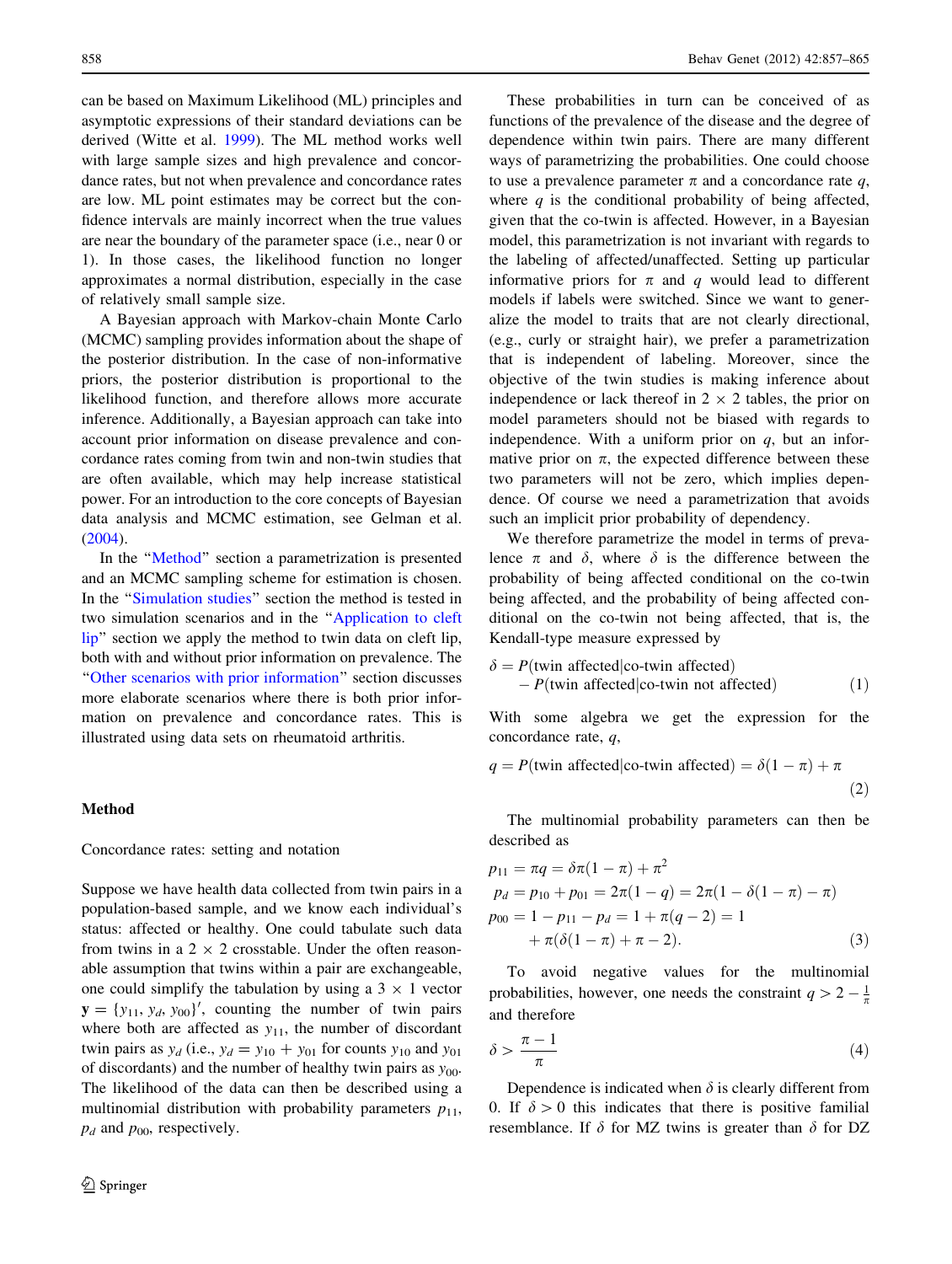twins, that is, if  $\delta^{MZ} > \delta^{DZ}$ , this suggests a genetic origin for at least some of this familial resemblance.

Alternatively one can focus on the concordance rates that are a function of  $\pi$  and the  $\delta$ 's. To determine whether familial clustering of a disease in sib pairs is at least partly genetically mediated, it is necessary to show that the concordance rate observed in MZ twin pairs is higher than the concordance rate observed in DZ twin pairs, in other words, that  $q^{MZ} > q^{DZ}$ . But for the reasons alluded to above, we parametrize the model in terms of  $\delta$ rather than q. By transforming  $\delta$  and  $\pi$  back to q, using Eq. [2,](#page-1-0) we can still make inference on concordance rates. Such back-transformation of parameters is straightforward in a sampling approach such as the one applied here.

For the Bayesian model we assume exchangeability of twins within pairs (i.e., no effects of being first-born), and identical prevalence in MZ twins, DZ twins, and singletons. We also assume that the numbers of observed MZ and DZ twin pairs are fixed. We assume independence parameter  $\delta$  and prevalence parameter  $\pi$  a priori independent, save for a constraint that ensures positive expected cell probabilities. Alternatively, based on prior knowledge one might prefer dependent priors for the  $\delta$ s. For example, one could observe that usually in twin studies, for most traits, when we see dependence in MZ twins, we also see dependence in DZ twins. This could be modeled along the lines of a Howard prior (Howard [1998\)](#page-8-0). However, since it is not straightforward how to quantify that observation across traits into a correlation between dependence parameters  $\delta^{MZ}$  and  $\delta^{DZ}$ , we prefer to assume independence and let only the available data about the trait in question inform us about their values.

For the likelihood function, the only parameters of importance are prevalence  $\pi$  and dependence parameters  $\delta^{\overline{MZ}}$  and  $\delta^{\overline{DZ}}$ . Let  $y^{\overline{MZ}}$  and  $y^{\overline{DZ}}$  denote the  $3 \times 1$  data vectors for the MZ and DZ twin pairs, respectively. The joint distribution of model parameters and data can be factorized as

$$
p(\pi, \delta^{MZ}, \delta^{DZ}, \mathbf{y}^{MZ}, \mathbf{y}^{DZ})
$$
  
=  $p(\pi, \delta^{MZ}, \delta^{DZ})p(\mathbf{y}^{MZ}|\pi, \delta^{MZ})p(\mathbf{y}^{DZ}|\pi, \delta^{DZ}),$ 

so that the likelihood is proportional to the product of two multinomials:

$$
\begin{aligned} L(\pi,\delta^{\rm MZ},\delta^{\rm DZ}|\textbf{y}^{\rm MZ},\textbf{y}^{\rm DZ}) & \propto \big(p_{11}^{\rm MZ}\big)^{\gamma_{11}^{\rm MZ}}\big(p_{d}^{\rm MZ}\big)^{\gamma_{d}^{\rm MZ}}\big(p_{00}^{\rm MZ}\big)^{\gamma_{00}^{\rm MZ}} \\ & \times \big(p_{11}^{\rm DZ}\big)^{\gamma_{11}^{\rm DZ}}\big(p_{d}^{\rm DZ}\big)^{\gamma_{d}^{\rm DZ}}\big(p_{00}^{\rm DZ}\big)^{\gamma_{00}^{\rm DZ}}. \end{aligned}
$$

Bayesian estimation

In Bayesian analysis, the joint posterior distribution for model parameters is proportional to the product of the likelihood function and the joint prior distribution. Here we assume that the degree of dependence is not related to the prevalence, accept for the constraint in Eq. [4](#page-1-0). In addition, as indicated above, we assume the dependence parameters for MZ and DZ twins to be independent. We therefore factorize the joint prior as

$$
p(\pi, \delta^{\text{MZ}}, \delta^{\text{DZ}}) = p(\pi) p(\delta^{\text{MZ}} | \pi) p(\delta^{\text{DZ}} | \pi)
$$

For parameter  $\pi$  we use a Beta prior,

$$
\pi \sim Beta(\alpha_1, \alpha_2) \quad \alpha_1, \alpha_2 \in \mathbb{R}^+
$$

For hyperparameters  $\alpha_1$  and  $\alpha_2$  one can choose 1 if there is no prior information on disease prevalence. If prior studies are available, for instance from general population samples, one can use the total number of affected individuals,  $n_1$ , and the total number of non-affected individuals,  $n_2$ , and add them to the non-informative prior  $Beta(1,1)$ , which results in the informative prior  $Beta(1 + n<sub>1</sub>, 1 + n<sub>2</sub>)$ . This informative prior is exactly proportional to the likelihood for the prevalence given the data  $n_1$  and  $n_2$  in a binomial model. In other words, the prior distribution reflects all knowledge about prevalence gained from the earlier studies.

For parameters  $\delta^{MZ}$  and  $\delta^{DZ}$  we use independent truncated scaled Beta distributions

$$
p(\delta^{MZ}|\pi, \beta_1, \beta_2) \propto \frac{(\delta^{MZ} + 1)^{\beta_1 - 1} (1 - \delta^{MZ})^{\beta_2 - 1}}{2^{\beta_1 + \beta_2 - 1}} I(\delta^{MZ}),
$$
  

$$
\delta^{MZ} \in [-1, 1]; \beta_1, \beta_2 \in \mathbb{R}^+
$$
  

$$
p(\delta^{DZ}|\pi, \gamma_1, \gamma_2) \propto \frac{(\delta^{DZ} + 1)^{\gamma_1 - 1} (1 - \delta^{DZ})^{\gamma_2 - 1}}{2^{\gamma_1 + \gamma_2 - 1}} I(\delta^{DZ}),
$$
  

$$
\delta^{DZ} \in [-1, 1]; \gamma_1, \gamma_2 \in \mathbb{R}^+
$$

where the indicator function  $I$  is given by

$$
I(\delta) = \begin{cases} 1 & \text{if } \delta > \frac{\pi - 1}{\pi} \\ 0 & \text{otherwise.} \end{cases}
$$

If there is no prior information on concordance rates in twins, one chooses the value 1 for hyperparameters  $\beta_1$ ,  $\beta_2$ ,  $\gamma_1$ , and  $\gamma_2$ . The case where prior information on concordance rates is available from an earlier study is discussed in ''[Other scenarios with prior information'](#page-5-0)' section.

In order to make inferences regarding the model parameters, we set up an MCMC sampling scheme to sample from the joint posterior distribution. In order to make the MCMC sampling as easy as possible, sampling from normal distributions, we first transform the parameters to the real line by using  $\lambda = \ln \frac{\pi}{1-\pi}$  and  $\mu = \ln \frac{\delta+1}{1-\delta}$ . The joint posterior distribution of parameters  $\lambda$ ,  $\mu^{MZ}$  and  $\mu^{DZ}$ is then proportional to (note the Jacobian term due to the transformation)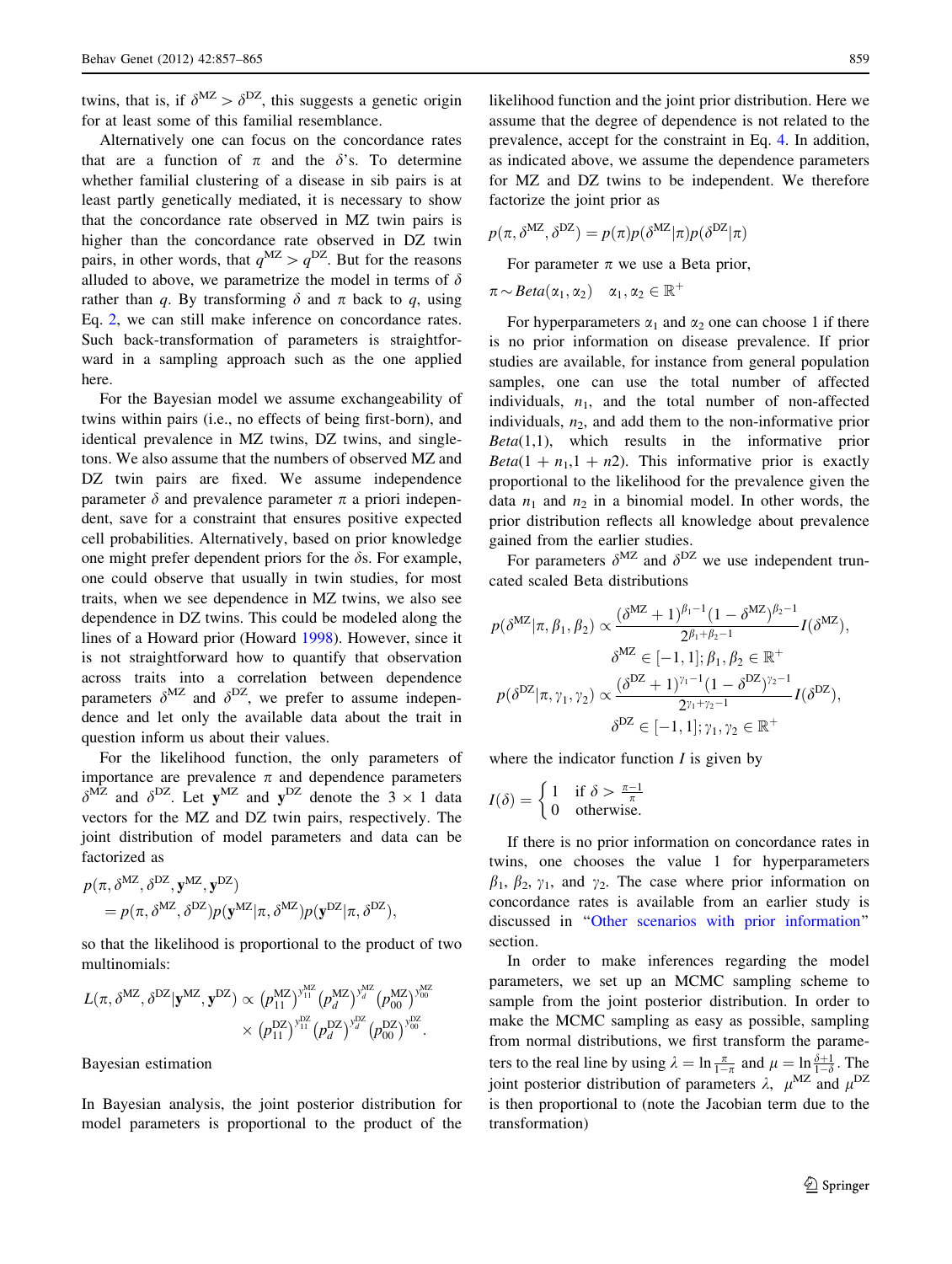<span id="page-3-0"></span>
$$
p(\lambda, \mu^{MZ}, \mu^{DZ} | \mathbf{y}^{MZ}, \mathbf{y}^{DZ})
$$
\n
$$
\propto \left(\frac{\exp(\lambda)}{1 + \exp(\lambda)}\right)^{\alpha_1 - 1} \left(1 - \frac{\exp(\lambda)}{1 + \exp(\lambda)}\right)^{\alpha_2 - 1}
$$
\n
$$
\times \left(\frac{\exp(\mu^{MZ}) - 1}{1 + \exp(\mu^{MZ})} + 1\right)^{\beta_1 - 1} \left(1 - \frac{\exp(\mu^{MZ}) - 1}{1 + \exp(\mu^{MZ})}\right)^{\beta_2 - 1}
$$
\n
$$
\times \left(\frac{\exp(\mu^{DZ}) - 1}{1 + \exp(\mu^{DZ})} + 1\right)^{\gamma_1 - 1} \left(1 - \frac{\exp(\mu^{DZ}) - 1}{1 + \exp(\mu^{DZ})}\right)^{\gamma_2 - 1}
$$
\n
$$
\times \frac{\exp(\lambda)}{(1 + \exp(\lambda))^2} \frac{\exp(\mu^{MZ})}{(1 + \exp(\mu^{MZ}))^2} \frac{\exp(\mu^{DZ})}{(1 + \exp(\mu^{DZ}))^2}
$$
\n
$$
\times (\rho_{11}^{MZ})^{\frac{MZ}{1}} (\rho_{d}^{MZ})^{\frac{WZ}{2}} (\rho_{00}^{MZ})^{\frac{WZ}{2}} (\rho_{11}^{DZ})^{\frac{VZ}{2}} (\rho_{00}^{DZ})^{\frac{DZ}{2}} (\rho_{00}^{DZ})^{\frac{DZ}{2}} (\rho_{00}^{DZ})^{\frac{DZ}{2}}
$$
\n(5)

with constraint max $(-1, \frac{\pi - 1}{\pi}) < \frac{\exp(\mu) - 1}{1 + \exp(\mu)} < 1$ .

One can sample from this distribution using a Metropolis–Hastings (MH) algorithm (Gelman et al. [2004](#page-8-0)). Because  $\lambda$  and the two  $\mu$  parameters have support on the real line, we can use a multivariate Normal distribution as proposal distribution. This can be done in R (R Development Core Team [2005](#page-8-0)), by writing out a function for the log-transformed joint posterior distribution for  $\lambda$  and  $\mu$ (without the constraint). The proposal distribution is also not truncated so that a set of parameter values  $\theta = (\lambda,$  $\mu^{\text{MZ}}$ ,  $\mu^{\text{DZ}}$ ) at iteration t that does not satisfy the contraint, leads to  $\theta_t = \theta_{t-1}$ .

In a random-walk MH algorithm (Robert et al. [2004\)](#page-8-0) we used a multivariate normal proposal distribution with expectation equal to the parameter values  $\theta_{t-1}$  and covariance matrix equal to the estimated covariance matrix of the posterior based on a Laplace approximation (Tierney [1986\)](#page-8-0). Inference on  $\pi$  and  $\delta$  can then be based on backtransforming the posterior samples of  $\lambda$  and the  $\mu$  parameters. Subsequently, inference on concordance rates can be done after backtransforming  $\pi$  and  $\delta$  parameters. This transformation is applied to all posterior samples of  $\lambda$  and the two  $\mu$  parameters, using equations  $\delta = \frac{\exp(\mu) - 1}{1 + \exp(\mu)}, \pi =$  $\frac{1}{1+\exp(-\lambda)}$ , and Eq. [2.](#page-1-0) As starting values for  $\lambda$  and the two  $\mu$ parameters, the posterior modes resulting from the Laplace approximation were used. The R script, which makes use of Jim Albert's LearnBayes package (Albert [2009\)](#page-7-0), is presented in the [Appendix.](#page-7-0)

## Simulation studies

#### Independence

The random-walk Metropolis sampling implemented in R (R Development Core Team [2005\)](#page-8-0) was tested with simulation. A data set with data from 100,000 MZ twin pairs and 100,000 DZ twin pairs was simulated using a disease

prevalence of 1 % and complete independence, that is,  $q^{MZ} = q^{DZ} = \pi = 0.01$  (i.e.,  $\delta^{MZ} = \delta^{DZ} = 0$ ). The simulated data vectors were  $y^{MZ} = \{6, 1876, 98118\}$  and  $y^{DZ} = \{12, 2007, 97981\}$ '. Uninformative priors were used, with  $\alpha_1 = \alpha_2 = \beta_1 = \beta_2 = \gamma_1 = \gamma_2 = 1$  in respective Beta distributions. Simulated posterior values for  $\lambda$ and  $\mu$  were backtransformed to  $\pi$ ,  $q^{MZ}$  and  $q^{DZ}$ . See Supplementary Materials 3 for a plot of the first 100,000 iterations.

Figure 1 shows the marginal posterior densities in black. The 95 % highest posterior density (HPD, Gelman et al. [2004](#page-8-0)) intervals for  $\pi$ ,  $q^{MZ}$  and  $q^{DZ}$  were (0.95, 1.01 %), (0.27, 1.33 %) and (0.64, 1.94 %), respectively. These are defined as the shortest interval that includes 95 % of the posterior samples and are a Bayesian alternative to frequentist confidence intervals. The HPDs found here all cover the values used in the simulation (i.e., 0.01). In gray, the posteriors are plotted using a normal approximation based on the Laplace method. The normal approximation works well for the prevalence parameter, which can be expected with a data set on 400,000 individual twins. The normal approximation would however give inaccurate intervals for



Fig. 1 Simulation: independence. Posteriors density plots of  $\pi$ ,  $q^{MZ}$ and  $q^{DZ}$  for a simulated data set. In *gray*, the normal approximation is plotted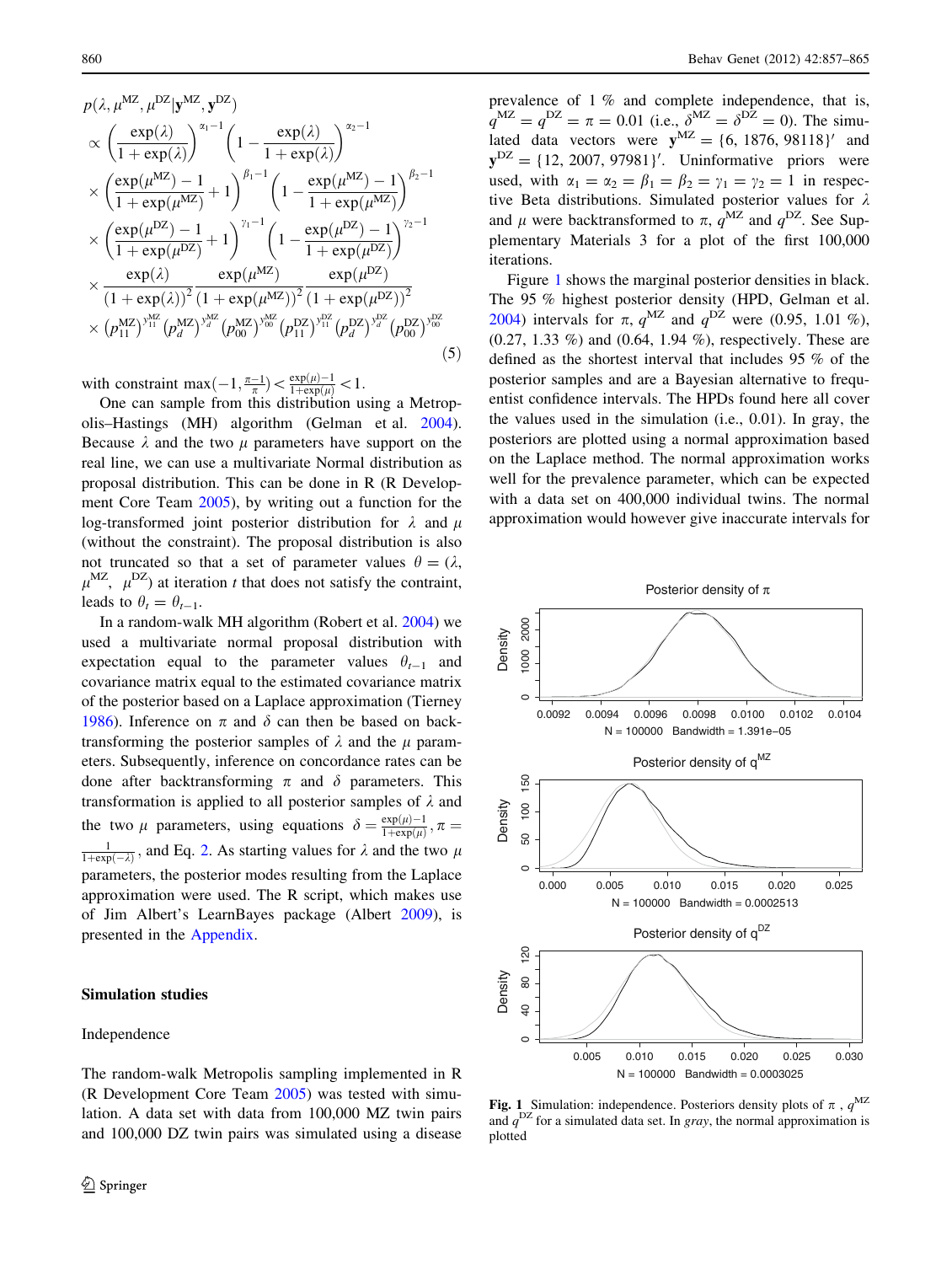<span id="page-4-0"></span>the twin concordance rates, as the posteriors are clearly skewed.

Supplementary Material 4 shows a scatter plot of the three parameters and Supplementary Material 5 shows the autocorrelation in the MCMC chains. MH acceptance rate was 0.45. The slow movement through the posterior can be remedied by using a large number of iterations. Inspecting Supplementary Material 3 and 5 suggests that 100,000 iterations are more than sufficient. This takes about ten seconds with R and a 2.8 GHz processor.

The same dataset was analysed using the software Mx (Neal [2004\)](#page-8-0) for ML-estimation in twin- and family studies. The point estimates for the concordance rates and prevalence were very close to the posterior modes in the Bayesian analysis, but the confidence intervals could not be estimated.

## Familial clustering

A data set with data from 4,000 MZ twin pairs and 6,000 DZ twin pairs was simulated using a disease prevalence of 0.01 and concordance rates of  $q^{MZ} = 0.40$  and  $q^{DZ} = 0.10$ . The simulated data vectors were  $y^{MZ} = \{12, 47, 3941\}$ and  $y^{DZ} = \{4, 103, 5893\}^T$ . Uninformative priors were used, with  $\alpha_1 = \alpha_2 = \beta_1 = \beta_2 = \gamma_1 = \gamma_2 = 1$ . For inference, 100,000 MCMC iterations were run.

The behavior of the MCMC chain was very similar to the independence scenario in terms of autocorrelation, crosscorrelations and MH acceptance rate. Figure 2 shows the marginal posterior densities. The 95 % highest posterior density intervals for  $\pi$ ,  $q^{MZ}$  and  $q^{DZ}$  were (0.78, 1.07 %), (0.22, 0.48 %) and (0.02, 0.15 %), respectively. The figure also shows that a normal approximation leads to considerably different posterior intervals compared to the MCMC approach, particularly for the relatively small  $q^{DZ}$ .

The same dataset was analysed using Mx (Neale [2004](#page-8-0)). The point estimates for the concordance rates and prevalence were again very close to the posterior modes in the Bayesian analysis, but the confidence interval for prevalence could not be estimated. The confidence intervals for the concordance rates were close to the Bayesian HPD intervals.

#### Application to cleft lip

Data on cleft lip were analysed coming from Danish boy twins (Grosen et al. [1936\)](#page-8-0). Data vectors were  $\mathbf{y}^{MZ} = \{3, 8, 4474\}^{\prime}$  and  $\mathbf{y}^{DZ} = \{1, 14, 8164\}^{\prime}$ . Data were first analysed with non-informative priors for all three parameters. Next, based on Statistics Denmark (see Statistics Denmark [2009](#page-8-0) and Grosen et al. [2011\)](#page-8-0) we used informative priors for prevalence  $\pi$ . In that data set out of a



Fig. 2 Simulation: familial resemblance. Posteriors density plots of  $\overline{p}$ ,  $\overline{q}$ <sup>MZ</sup> and  $\overline{q}$ <sup>DZ</sup> for a simulated data set. In *gray*, the normal approximation is plotted

total of 2,524,359 boys there were 1,693 with cleft lip. For hyperparameters  $\alpha_1$  and  $\alpha_2$  we therefore chose 1,694 and 2,522,667, respectively. Both analyses were based on 100,000 MCMC iterations.

Table [1](#page-5-0) presents posterior means, medians, SDs, and HPD intervals, both with and without an informative prior on the prevalence. There is clear evidence for familial clustering for cleft lip, given that 0 is not included in the 95 % intervals for the differences between the prevalence and the concordance rates. The difference between the two concordance rates is however not significant, neither with nor without an informative prior. The prior on the prevalence has a clear effect on the estimates for prevalence  $\pi$ : a lower estimate and more precision as indicated by the smaller SD. Additionally, the informative prior has an indirect effect on the estimates of  $q^{MZ}$  and  $q^{DZ}$ : means and medians have clearly shifted. The effect on the SDs illustrates that inclusion of prior information on prevalence affects the statistical power of finding a significant difference between  $q^{MZ}$  and  $q^{DZ}$ .

The data set without prior information was also analysed using Mx. The point estimate for the prevalence was 0.12 % and equal to the Bayesian posterior mean and median. The point estimates for  $q^{MZ}$  was 0.38 and therefore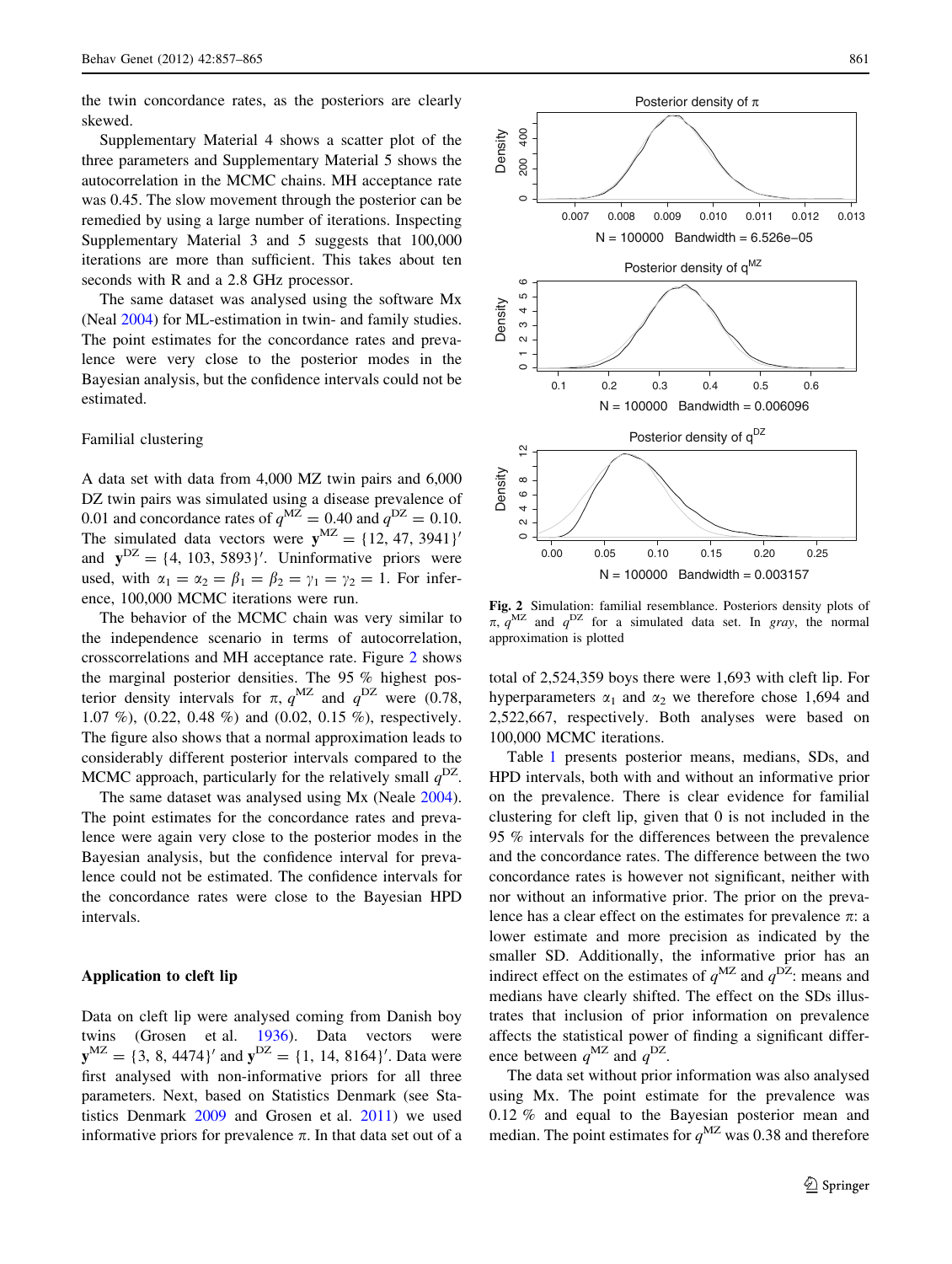<span id="page-5-0"></span>Table 1 Cleft lip in Danish boys: posterior means, posterior SDs, posterior medians, and 95 % highest posterior density (HPD) intervals

|                             | Mean      | SD      | Median   | 95 % HPD interval |
|-----------------------------|-----------|---------|----------|-------------------|
| Non-informative priors      |           |         |          |                   |
| $\pi$                       | $0.12\%$  | 0.03~%  | $0.12\%$ | $(0.08, 0.18\%)$  |
| $q^{\rm MZ}$                | 0.41      | 0.14    | 0.40     | (0.14, 0.67)      |
| $q^{DZ}$                    | 0.21      | 0.12    | 0.20     | (0.01, 0.43)      |
| $q^{MZ} - q^{DZ}$           | 0.20      | 0.18    | 0.20     | $(-0.16, 0.53)$   |
| $q^{\text{MZ}} - \pi$       | 0.40      | 0.14    | 0.40     | (0.14, 0.67)      |
| $a^{DZ} - \pi$              | 0.21      | 0.12    | 0.19     | (0.013, 0.43)     |
| Informative prior for $\pi$ |           |         |          |                   |
| $\pi$                       | $0.07 \%$ | 0.002~% | $0.07\%$ | $(0.06, 0.07\%)$  |
| $q^{MZ}$                    | 0.36      | 0.13    | 0.35     | (0.12, 0.62)      |
| $q^{DZ}$                    | 0.16      | 0.09    | 0.14     | (0.01, 0.34)      |
| $q^{MZ} - q^{DZ}$           | 0.20      | 0.16    | 0.20     | $(-0.12, 0.51)$   |
| $q^{\text{MZ}} - \pi$       | 0.36      | 0.13    | 0.35     | (0.12, 0.62)      |
| $q^{DZ} - \pi$              | 0.16      | 0.09    | 0.14     | (0.005, 0.34)     |

slightly lower than the Bayesian estimates. The point estimates for  $q^{DZ}$  was 0.14 and therefore rather different from the Bayesian estimate, which on the basis of a density plot could only partly be explained by the skewness of the posterior (the mode should be smaller than mean and median). The confidence intervals for all three parameters were all similar to the Bayesian HPD intervals.

#### Other scenarios with prior information

## Method

The method outlined above showed how prior information on prevalence can be incorporated in the prior density for  $\pi$ . However, it is also possible that there are prior twin studies. These provide not only information on concordance rates but also on prevalence. How to include such information in a new study?

In a situation with no prior information, all values for prior parameters  $\alpha_1$  etc are set to 1. In such cases with flat priors, the posterior is proportional to the likelihood function. In the case of a prior twin study, the posterior resulting from that prior study with data set x is proportional to the likelihood function. When a new study is conducted, the posterior of the prior study should serve as a prior. The posterior of the second study with data set y is proportional to the likelihood given y, times the prior (being the posterior of the first study). This is in fact proportional to the product of the likelihoods of the two respective studies if we take a flat prior for  $p(\pi, q^{MZ}, q^{MZ})$ ,

Table 2 Rheumatoid arthritis in Danish twins: posterior statistics with and without informative priors

|                             | Mean     | <b>SD</b> | Median   | 95 % HPD interval |
|-----------------------------|----------|-----------|----------|-------------------|
| Non-informative priors      |          |           |          |                   |
| π                           | $0.52\%$ | $0.04\%$  | $0.51\%$ | $(0.44, 0.59\%)$  |
| $q^{\rm MZ}$                | 0.16     | 0.06      | 0.15     | (0.05, 0.27)      |
| $q^{\rm DZ}$                | 0.04     | 0.02      | 0.04     | (0.01, 0.09)      |
| $q^{MZ} - q^{DZ}$           | 0.12     | 0.06      | 0.11     | $(-0.002, 0.24)$  |
| $q^{\text{MZ}} - \pi$       | 0.15     | 0.06      | 0.15     | (0.04, 0.27)      |
| $a^{DZ} - \pi$              | 0.04     | 0.02      | 0.03     | (0.0002, 0.08)    |
| Including prior information |          |           |          |                   |
| π                           | $0.42\%$ | 0.01%     | $0.42\%$ | $(0.40, 0.44\%)$  |
| $q^{MZ}$                    | 0.15     | 0.03      | 0.14     | (0.08, 0.22)      |
| $q^{DZ}$                    | 0.04     | 0.01      | 0.04     | (0.02, 0.07)      |
| $q^{MZ} - q^{DZ}$           | 0.11     | 0.04      | 0.10     | (0.04, 0.18)      |
| $q^{\rm MZ}-\pi$            | 0.14     | 0.03      | 0.14     | (0.08, 0.21)      |
| $a^{DZ} - \pi$              | 0.04     | 0.01      | 0.04     | (0.01, 0.06)      |

$$
p(\pi, \delta^{MZ}, \delta^{MZ} | \mathbf{x}, \mathbf{y}) \propto L(\pi, \delta^{MZ}, \delta^{DZ} | \mathbf{y}) p(\pi, \delta^{MZ}, q^{MZ} | \mathbf{x})
$$
  
 
$$
\propto L(\pi, \delta^{MZ}, \delta^{MZ} | \mathbf{y}) L(\pi, \delta^{MZ}, \delta^{MZ} | \mathbf{x}) p(\pi, \delta^{MZ}, \delta^{MZ})
$$
(6)

We can therefore combine the prior information with the new data by analyzing the combined data vectors  $z^{MZ} = x^{MZ} + y^{MZ}$  and  $z^{DZ} = x^{DZ} + y^{DZ}$  and using the procedure outlined in the ''[Method'](#page-1-0)' section. Any extra information from studies on prevalence alone can then be included by using an informative prior for  $\pi$ . Below we illustrate this approach by analyzing data on rheumatoid arthritis.

#### Application to rheumatoid arthritis

The method of incorporating prior information both from other twin studies and prevalence studies is illustrated using a Danish twin data set on rheumatoid arthritis (The Danish Twin Register [2010](#page-8-0); age range: 12-73). The data vectors were  $y^{\overline{MZ}} = \{4, 58, 7517\}$  and  $y^{\overline{DZ}} = \{2, 126, 11666\}$ . Analysing this data set using noninformative priors gave results as presented in Table 2. A Finnish twin study (age range:  $10+$ ; Aho et al.  $1986$ ) found data vectors  $\mathbf{x}^{MZ} = \{9, 64, 4064\}^{\prime}$  and  $\mathbf{x}^{DZ} = \{6, 167, 8983\}^{\prime}$ . Moreover, a Norwegian study found in a population sample of 356486 (age range: 20-79), a total of 1333 affected people (Kvien et al. [1997](#page-8-0)). Incorporating such 'historical data' on prevalence and concordance rates was accomplished by analysing the summed data vectors  $z^{MZ} = \{13, 122, \dots \}$ 11581} and  $z^{DZ} = \{8, 293, 20649\}$  and using  $\pi \sim$ *Beta*(1334, 355154) with flat scaled Beta priors for  $\delta^{MZ}$  and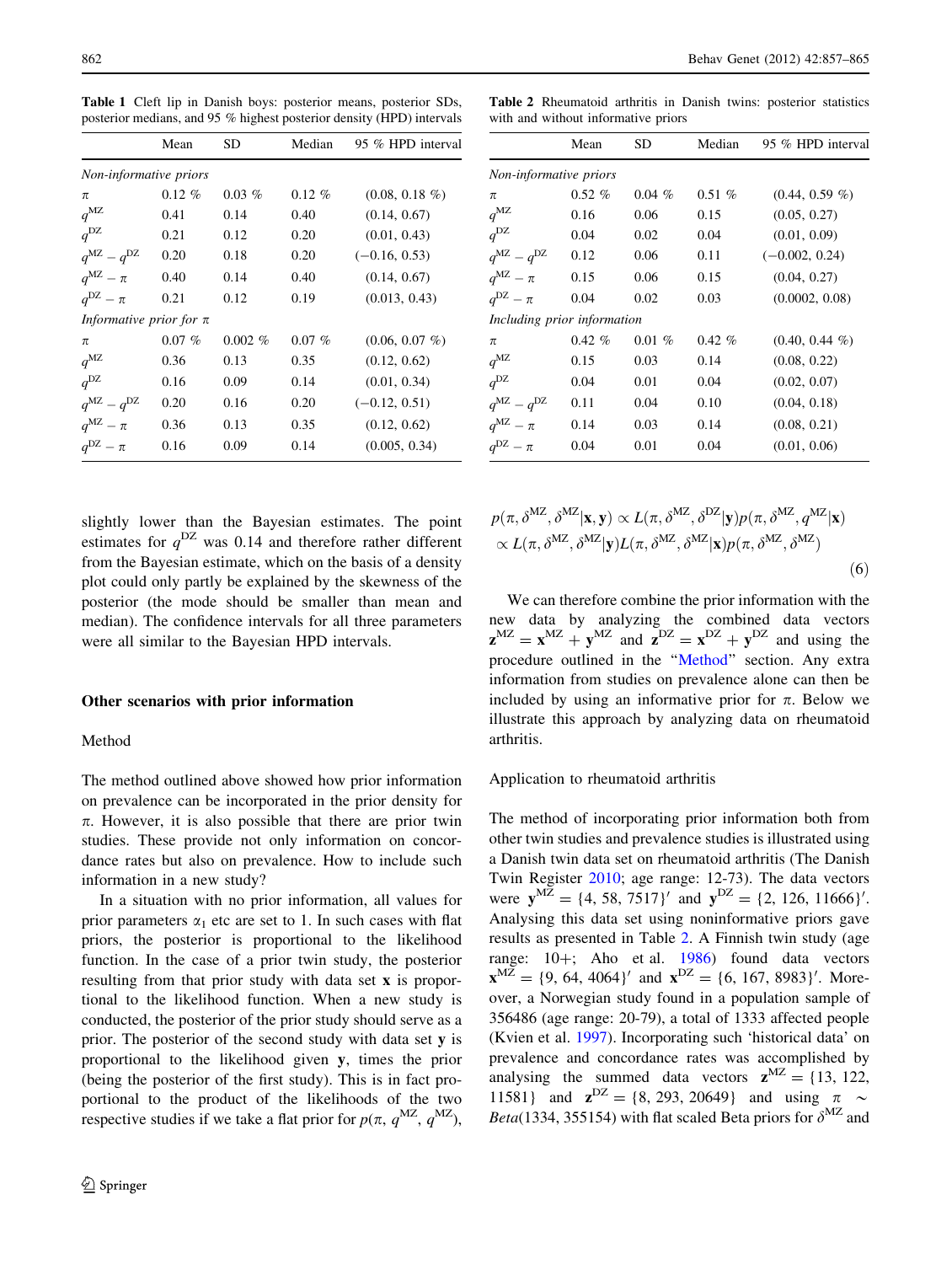$\delta^{DZ}$ . Note that in this way, each data set is weighted equally. Alternatively, based on the similarity of the data sets (e.g., regarding age ranges), different weights could be used for these other studies, see for example Ibrahim and Chen [\(2000](#page-8-0)).

We used 100,000 iterations with the posterior modes as starting values. As shown by Table [2](#page-5-0) the point estimates are slightly affected by the extra information whereas the effects on the posterior SDs and the 95 % HPD intervals are more dramatic. With non-informative priors, the difference between  $q^{MZ}$  and  $q^{DZ}$  is not significant, whereas with information from other studies included, the evidence for genetic influences on rheumatoid arthritis is clear: with a 97.5 % probability, the difference between  $q^{MZ}$  and  $q^{DZ}$ is larger than 0.04.

The Danish data set without prior information was also analyzed using Mx. The point estimate for prevalence was equal to the posterior median, but the point estimates for the MZ and DZ concordance rates were both somewhat lower (0.14 and 0.03 respectively) than the Bayesian estimates. The concordance rates confidence intervals were very close to the HPD intervals. For prevalence, the upper bound of the confidence interval could not be estimated.

## **Discussion**

Here we developed a fully Bayesian approach of estimating case-wise concordance rates. Our method is particularly suited for traits with very low prevalence, where standard methods based on asymptotic theory become unreliable (the normal approximation works only with high information content and/or parameter values far removed from the boundaries of the parameter space). In two simulations studies we showed that particularly for low concordance rates (less than 0.1), the normal approximation of the likelihood function does not hold, as the function is positively skewed (in the case of noninformative priors, the Bayesian posterior distribution has the same shape as the likelihood function).

The data were also analysed using Mx. Mx does not use normal approximation to come up with confidence intervals, but applies a likelihood profile approach. In theory this should result in better estimates for the confidence intervals, but here we observed that, particularly for low values of prevalence and concordance rates, there were computational problems ('code red'), and failure notices, which made inference unreliable. Moreover, boundary constraints had to be put on the probability parameters, so that they were not too close to 0 and 1. This is of course problematic if the null hypothesis is that the concordance rates are equal to a very low prevalence. One other problem appears to be the constraint of equal prevalences across MZ and DZ twins, since without these constraints no problems were observed.

By using an MCMC algorithm, normal approximations or profile approaches are not necessary as one can directly sample from the posterior distribution. An extra advantage of a Bayesian approach is that it allows a straightforward incorporation of already available knowledge regarding prevalence, or even prior twin studies. In the frequentistic context one can also incorporate such knowledge, but is more tedious. For example, in Mx one could add an extra data group and specify the binomial likelihood for the prevalence parameter given a data set on  $n_1$  affected individuals and  $n_2$  healthy individuals. In contrast, in the Bayesian approach all one has to do is specify the parameter values for the prevalence Beta prior as  $n_1 + 1$ and  $n_2 + 1$ , respectively.

Using informative priors increases statistical power. As seen in the "Application to cleft lip" section, even only prior information on prevalence may help to detect a genetic origin of familial clustering. One might feel reluctant to incorporate data from different studies and populations and might note possible differences in genetic background of the populations and in assessment; however, in equal measure one might be reluctant to base an estimate for case-wise concordance solely on two concordant DZ twin pairs, as seen in the Danish arthritis data set. In all situations with low prevalence, estimates are highly sensitive to the number of concordant pairs, where a slight change of two pairs to, for example, one pair has a large impact on point estimates. Therefore, combining studies and increasing total numbers is important in establishing more stable estimates, with accompanying smaller 95 % posterior intervals. If it is felt that some prior studies provide more relevant information than others, a weighting can be applied (see e.g., Ibrahim and Chen [2000\)](#page-8-0). In sum, incorporating other twin and prevalence data may lead to more accuracy and statistical power to detect familial clustering and detecting genetic origins of such clustering.

The presented method is appropriate for research settings with complete ascertainment or where inclusion is not conditional on disease status, for example with populationbased twin registries. Nevertheless, the method may be extended to the case of non-complete ascertainment (McGue [1992](#page-8-0)). The method may also be extended to the multivariate case or equivalently, the case of categorical traits with more than two states. Multinomial log-linear models (see e.g., Forster [2010](#page-8-0)) can be considered in order to include possible covariates influencing the concordance rates. Further, it is desirable to take time-to-event into account when dealing with possible censorings (e.g., twins that are not yet affected).

By modeling the data using only the three parameters for overall prevalence and MZ and DZ dependencies, the method uses the common assumption that prevalence is equal across zygosity. In cases where prevalence is different across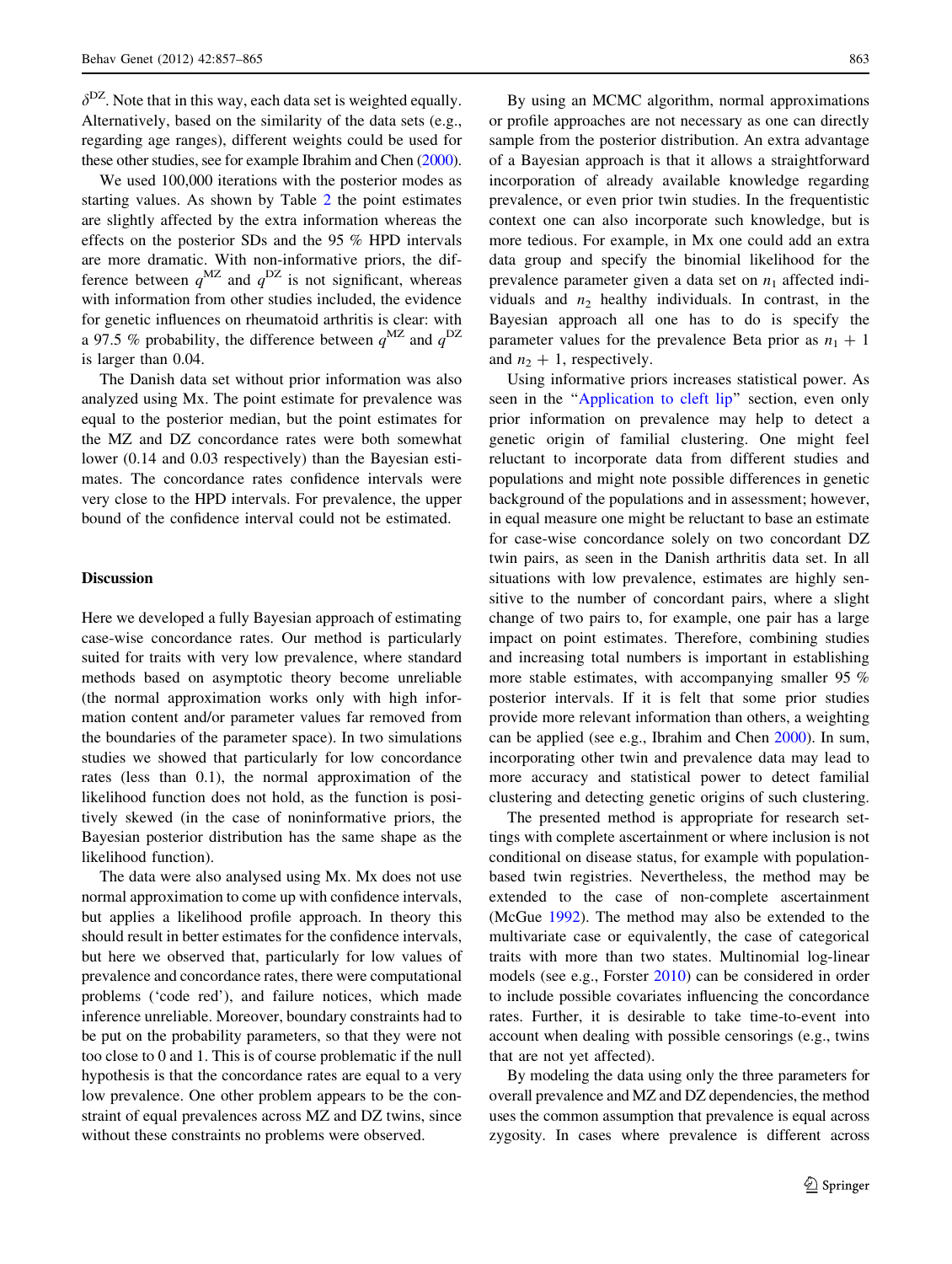<span id="page-7-0"></span>zygosity, for example DZ twinning itself (Hoekstra et al. [2008\)](#page-8-0), the model can be extended to incorporate two different prevalence parameters with separate prior specifications. But the question then arises how to determine whether there are genetic influences: if prevalence is higher in MZ twins than in DZ twins, the expected MZ twin concordance rates assuming complete independence will also be higher than the DZ concordance rate. Or one might have that concordance rates are equal for MZ and DZ twins while the (liability to) the trait is heritable. Hence the scale of which genetic influence is inferred becomes important. Finally, models for genetic heterogeneity as proposed in Risch ([1990](#page-8-0)) in which relative recurrence risks are considered may also be handled from the method proposed in the present paper.

The presented method is novel and has its main merits in its intuitive approach to including prior information and its ability to deal with data sets with very few concordant pairs. Future work will focus on multivariate extensions and the inclusion of covariates such as environmental characteristics (either shared or non-shared), measured genotypes, and time-to-event.

Acknowledgments The authors are grateful to Dr Anders Svendsen and Dr Axel Skytthe, Inst. of Public Health, SDU for kindly making the counts of rheumatoid arthritis concordant and discordant pairs available to us (''[Application to rheumatoid arthritis'](#page-5-0)' section). We also thank Dr Dorte Grosen, for making the cleft lip data studied in Grosen et al. ([2011\)](#page-8-0) available for us. We thank the reviewers for very helpful comments.

Open Access This article is distributed under the terms of the Creative Commons Attribution License which permits any use, distribution, and reproduction in any medium, provided the original author(s) and the source are credited.

#### Appendix: R code

| # specify a function logpost() that computes the logposterior<br>distribution $(Eq. 5)$  |
|------------------------------------------------------------------------------------------|
| logpost<- function(theta, par)                                                           |
| Ł                                                                                        |
|                                                                                          |
| $lambda < -$ theta[1]; mu.mz $< -$ theta[2]; mu.dz $< -$ theta[3]                        |
| alpha1 <- par\$alpha1;alpha2<- par\$alpha2                                               |
| beta1 <- par\$beta1;beta2<- par\$beta2; gamma1 <- par\$gamma1;<br>$gamma2$ - par\$gamma2 |
| delta.mz <- (exp(mu.mz)-1)/(1+exp(mu.mz));delta.dz <-<br>$(exp(mu.dz)-1)/(1+exp(mu.dz))$ |
| $pi < - \exp(\lambda)/(\lambda + \exp(\lambda))$                                         |
|                                                                                          |

 $log1 mz1 < supp(1)*(log(pi) + log(delta.mz + pi*(1-delta.mz)))$ 

 $log1 mz2 < -y mz[2]^*(log(pi)+log(1-delta.mz^*(1-pi)-pi))$ 

 $log1 mz3 < supp$  $log(1+pi*(delta.mz(1-pi)+pi-2))$ 

## Appendix continued

| $log1. dz1 < -y dz[1]^*(log(pi) + log(delta.dz + pi*(1-delta.dz)))$    |
|------------------------------------------------------------------------|
| $logl.dz2 < -ydz[2]*(log(pi) + log(1-delta.dz*(1-pi)-pi))$             |
| $log1 \, dz3 < \text{y} \, dz[3]^*log(1+pi^*(delta \, dz(1-pi)+pi-2))$ |

logpriorlambda  $\langle$ - (alpha1-1)\*log(pi) + (alpha2-1)\*log(1- pi)

logpriormumz  $\langle$ - (beta1-1)\* log((exp(delta.mz)-1)/

 $(1+exp(delta.mz))+1) + (beta2-1)*log(1-(exp(delta.mz)-1)/$  $(1+ \exp(\text{delta.mz})))$ 

logpriormudz <- (gamma2-1)\*  $log((exp(delta.dz)-1)/(1+$  $exp(detta.dz)) + 1) + (gamma2-1)*log(1-(exp(detta.dz)-1)/(1+$ exp(delta.dz)))

logJacobian<- lambda-2\*log(1+ exp(lambda))+mu.mz- $2*log(1+exp(mu.mz))+mu.dz-2*log(1+exp(mu.dz))$ 

 $log < log1 mz1 + log1 mz2 + log1 mz3 + log1 dz1 + log1 dz2 +$ logl.dz3

 $log<\frac{1}{2}$  log + logpriorlambda + logpriormumz + logpriormudz + logJacobian

return(log)

- } # end function logpost
- library(LearnBayes) # for functions laplace() and rwmetrop() # data vectors:
- ymz=c (3,8, 4474), ydz= c(1, 14, 8164)
- $data < -$  matrix(c(ymz, ydz), 3,2)
- # get parameters values for joint posterior:

par $\langle$ - list(alpha1=1, alpha2=1, beta1=1, beta2=1, gamma1=1,gamma2=1, data=data)

m=100000 # number of MCMC iterations

# laplace approximation of posterior mode and variance:

outlaplace  $\langle$ - laplace(logpost, c(-1,0,0), par)

proposal = list(var=outlaplace\$var, scale=1)

out\-rwmetrop(logpost, proposal, start=outlaplace\$mode, m, par)

pi <-  $1/(1 + \exp(-1*\text{out}\$par[,1]))$  # transforming mu into pi

- delta.mz <-  $\left(\exp(\text{out}\$par[,2])-1\right) / (1+\exp(\text{out}\$par[,2]))$
- delta.dz <-  $(exp(out\$par[,3])-1) / (1+ exp(out\$par[,3]))$

q <- function(pi, delta){ return(delta\*(1-pi)+ pi)}# function that # computes concord rate

qmz\- q(pi,delta.mz) # transforming pi and a delta into a # concordance rate

 $qdz \leftarrow q(pi, delta.dz)$ 

## References

- Aho K, Koskenvuo M, Tuominen M, Kaprio J (1986) Occurence of rheumatoid arthritis in a nationwide series of twins. J Rheumatol 13:899–902
- Albert J (2009) Bayesian computation with R, 2nd edn. Springer, New York
- Bartfay E, Donner A, Klar N (1999) Testing the equality of twin correlations with multinomial outcomes. Ann Hum Genet 63:341–349. doi:[10.1046/j.1469-1809.1999.6340341.x](http://dx.doi.org/10.1046/j.1469-1809.1999.6340341.x)